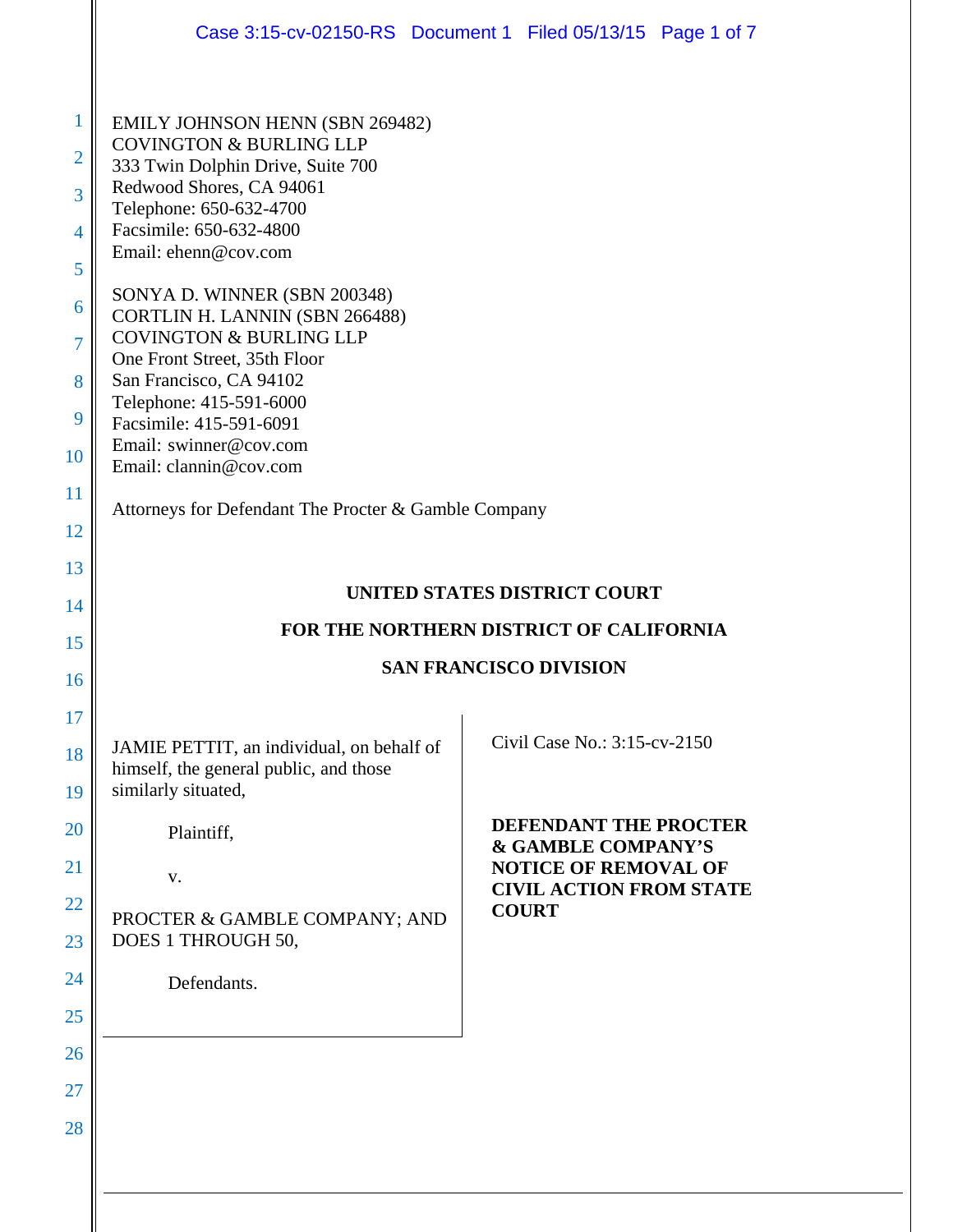#### Case 3:15-cv-02150-RS Document 1 Filed 05/13/15 Page 2 of 7

Defendant The Procter & Gamble Company ("P&G") hereby notices removal of this civil action from the Superior Court of the State of California, County of San Francisco, to the United States District Court for the Northern District of California, San Francisco Division. This Court has jurisdiction under the Class Action Fairness Act ("CAFA"), 28 U.S.C. § 1332(d).

5 6

7

8

9

1

2

3

4

# **I. PROCEDURAL HISTORY**

1. On April 6, 2015, plaintiff Jamie Pettit filed this action in the Superior Court of the State of California, County of San Francisco. A true and correct copy of the Class Action Complaint ("CAC") is attached hereto as **Exhibit A**.

In further support of this Notice of Removal, P&G states as follows:

10 11 12 13 14 15 16 17 18 2. Plaintiff served the CAC on P&G by delivering a copy of the CAC, a Summons, a Civil Case Cover Sheet, a Notice of Related Case, a Notice to Plaintiff, and an Alternative Dispute Resolution Program Information Package to P&G's registered agent for service of process on April 13, 2015. A true and correct copy of the Summons served on P&G is attached hereto as **Exhibit B**. A true and correct copy of the Civil Case Cover Sheet served on P&G is attached hereto as **Exhibit C**. A true and correct copy of the Notice of Related Case served on P&G is attached hereto as **Exhibit D**. A true and correct copy of the Notice to Plaintiff served on P&G is attached hereto as **Exhibit E**. A true and correct copy of the Alternative Dispute Resolution Program Information Package served on P&G is attached hereto as **Exhibit F**.

19 20

3. Exhibits A-F constitute all of the process, pleadings, and orders served on P&G in this case, and are attached hereto pursuant to 28 U.S.C. § 1446(a).

21

22

23

24

25

26

27

4. The CAC concerns P&G's sale and marketing of Charmin Freshmates Flushable Wipes ("Freshmates"), which are flushable moistened wipes intended for personal hygiene use. Ex. A, ¶¶ 1, 18. Plaintiff asserts that P&G's marketing and representation of Freshmates as "flushable" is deceptive and misleading, as Freshmates are allegedly "not suitable for disposal by flushing down a toilet," do not "disperse," are "not regarded as flushable by municipal sewage systems," and "after they are flushed, they routinely clog and damage plumbing pipes." *Id.* ¶ 21. In addition, plaintiff alleges that the "mere act of flushing" Freshmates violates the California Plumbing Code. *Id.* ¶ 1. Plaintiff asserts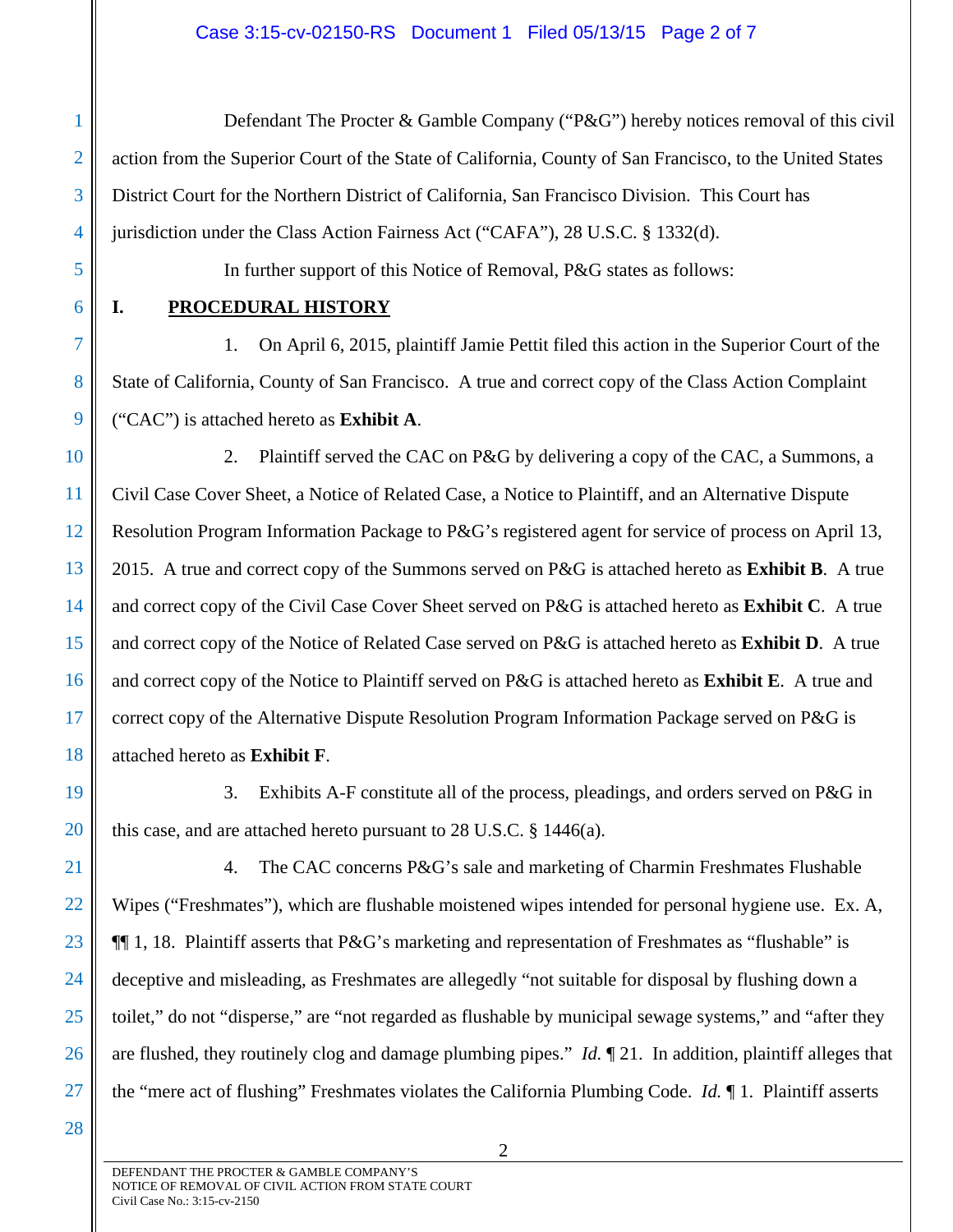## Case 3:15-cv-02150-RS Document 1 Filed 05/13/15 Page 3 of 7

1 2 3 4 5 6 7 8 that "[r]easonable consumers would not pay a premium to obtain the benefits of a 'flushable' wipe if Defendants [sic] disclosed the risks of flushing the wipes and that flushing the wipes is in fact illegal." *Id.* On behalf of a putative class of consumers who purchased Freshmates in California during the past four years, plaintiff asserts claims under California's Consumers Legal Remedies Act ("CLRA"), California's False Advertising Law ("FAL"), and California's Unfair Competition Law ("UCL"); and for common law fraud, deceit, and/or misrepresentation and negligent representation. *See id.* ¶¶ 80, 89- 136. Plaintiff seeks a variety of remedies, including restitution, damages, and injunctive relief. *See id.* at p. 32-33.

## **II. PARTIES**

10

11

12

15

16

17

18

19

20

21

22

23

24

25

 $\overline{a}$ 

26

27

9

## 5. Named plaintiff Jamie Pettit is a resident of Long Beach, California. *Id.* ¶ 3.

6. Defendant P&G is a corporation incorporated under the laws of Ohio. Declaration of Emily Johnson Henn  $\P$  2.<sup>1</sup> It has its principal place of business in Cincinnati, Ohio. Ex. A,  $\P$  4.

13 14 7. The CAC also names as defendants Does 1-50, but does not allege the residency or citizenship of these defendants. *Id.* ¶ 5.

#### **III. TIMELINESS OF REMOVAL**

8. P&G's registered agent received the summons served in this action on April 13, 2015.

9. This notice of removal is therefore timely pursuant to 28 U.S.C. § 1446(b) and Rule 6(a) of the Federal Rules of Civil Procedure. *See Murphy Bros., Inc. v. Michetti Pipe Stringing, Inc.*, 526 U.S. 344, 347-48 (1999) (time for removal runs from receipt of formal service of process, including a summons).

1 The CAC incorrectly asserts that P&G is incorporated under the laws of Delaware. Ex. A,  $\P$ 4. This error does not affect the analysis that follows, as P&G is still diverse from Pettit and the class of California consumers she seeks to represent.

28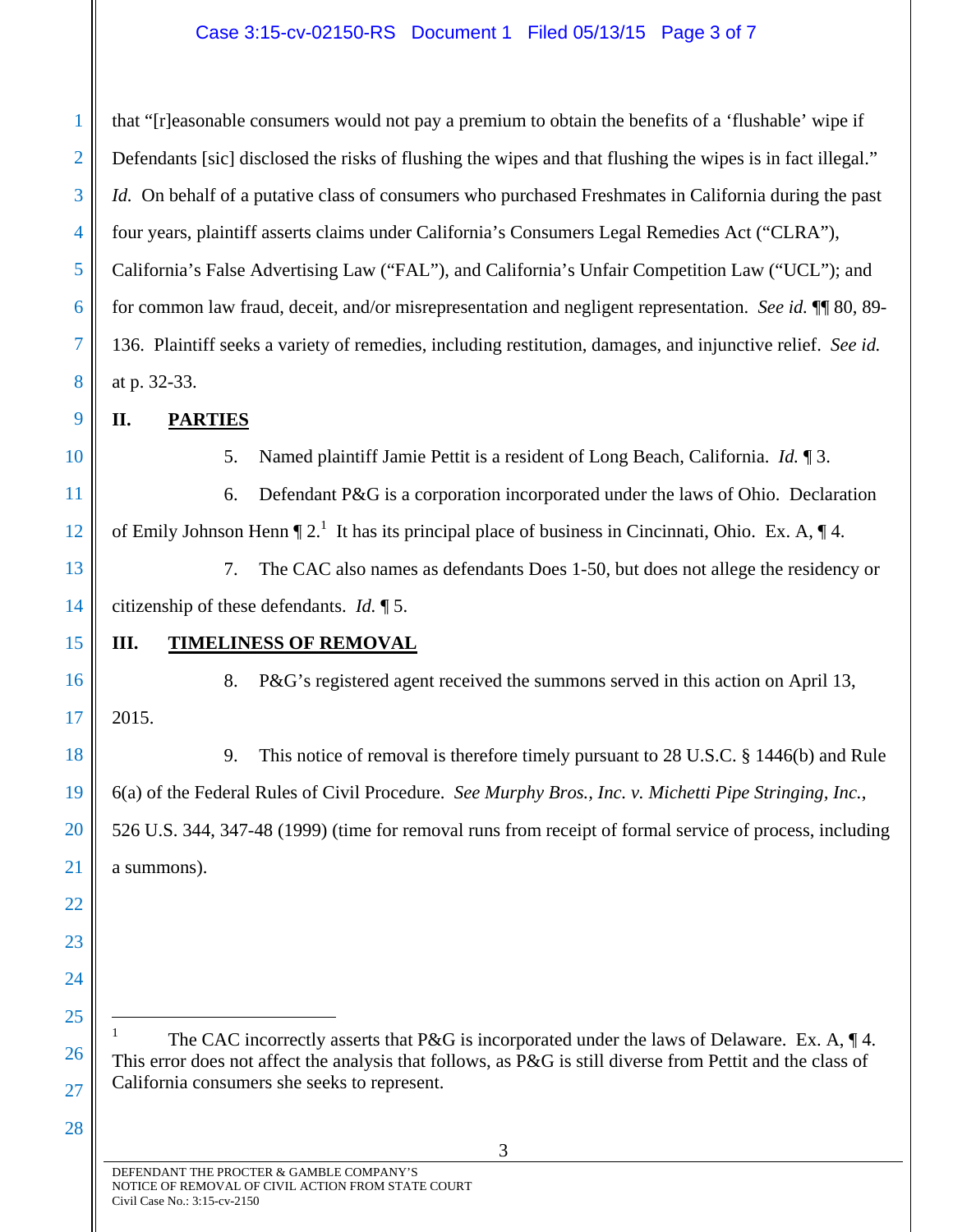# 1

2

3

4

5

6

7

8

9

10

11

12

13

14

15

17

18

19

20

21

# **IV. BASIS FOR REMOVAL JURISDICTION**

## **A. Jurisdiction**

10. The claims asserted by plaintiff give rise to jurisdiction under the Class Action Fairness Act ("CAFA"), 28 U.S.C. § 1332(d). P&G also invokes all other grounds for removal that exist under applicable law.

11. This Court has jurisdiction over this action under CAFA, 28 U.S.C. § 1332(d), because this case is (1) a proposed class action within the meaning of CAFA, in which (2) "any member of a class of plaintiffs is a citizen of a State different from any defendant," (3) the "number of members of all proposed plaintiff classes in the aggregate is [not] less than 100," and (4) "the matter in controversy exceeds the sum or value of \$5,000,000, exclusive of interests and costs." *See* 28 U.S.C.  $§ 1332(d)(2), (d)(5)(B).$ 

# **B. CAFA's "class action" requirement is satisfied.**

16 12. CAFA defines a "class action" to include "any civil action filed under rule 23 of the Federal Rules of Civil Procedure or similar State statute . . . authorizing an action to be brought by 1 or more representative persons as a class action." 28 U.S.C. § 1332(d)(1)(B). This case qualifies as a class action removable under Section  $1332(d)(1)(B)$ . Plaintiff's CAC, which is styled as a "Class Action" Complaint," states that she "brings this action against Defendants on behalf of herself and all other similarly situated, as a class action pursuant to section 382 of the California Code of Civil Procedure and section 1781 of the California Civil Code." Ex. A,  $\parallel$  80.

13. Specifically, plaintiff seeks to represent all persons who, between April 6, 2011 and the present, "purchased in California the Charmin Freshmates Flushable Wipes []." *Id.*

22

# **C. CAFA's minimal diversity requirement is satisfied.**

23 24 25 26 27 14. CAFA's minimal diversity requirement is satisfied when "any member of a class of plaintiffs is a citizen of a State different from any defendant." 28 U.S.C. § 1332(d)(2)(A). This requirement is satisfied here because (a) plaintiff is a resident of California and seeks to represent a class of California consumers, and (b) P&G is not a citizen of California. P&G is not incorporated in California and does not have its main offices or principal places of business here. *See* Henn Decl. ¶ 2;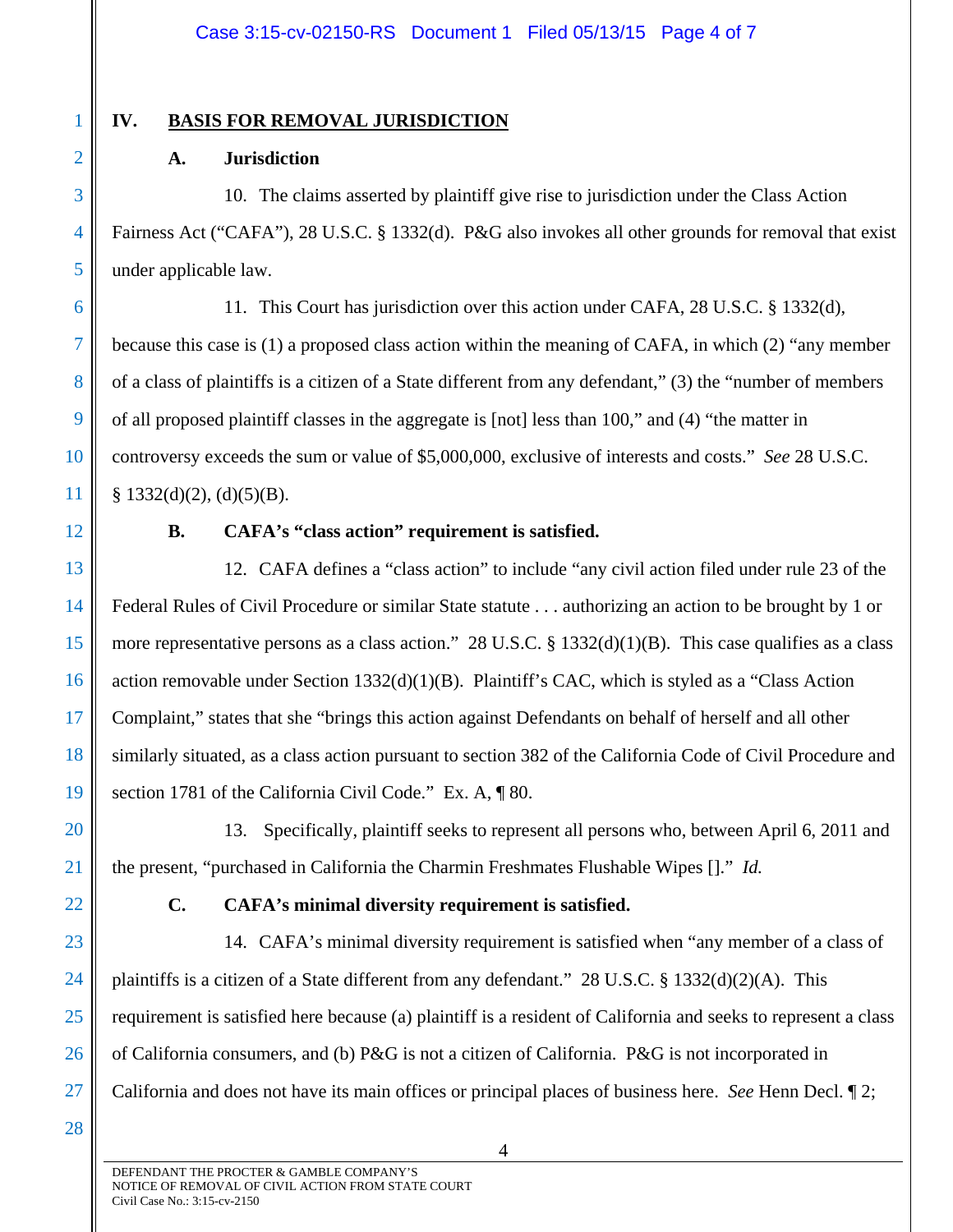Ex. A,  $\P$ 4. Because P&G is diverse from the California consumers whom plaintiff seeks to represent, CAFA's minimal diversity requirement is satisfied.

## **D. CAFA's amount-in-controversy requirement is satisfied.**

15. CAFA jurisdiction requires that "the matter in controversy [must] exceed[] the sum or value of \$5,000,000, exclusive of interest and costs." 28 U.S.C. § 1332(d)(2). "In any class action, the claims of the individual class members shall be aggregated to determine whether the matter in controversy" meets the \$5,000,000 threshold. *Id.* § 1332(d)(6).

16. A notice of removal "need include only a plausible allegation that the amount in controversy exceeds the jurisdictional threshold," not an evidentiary submission. *See Dart Cherokee Basin Operating Co., LLC v. Owens*, 135 S. Ct. 547, 554 (2014); *see also Ibarra v. Manheim Investments, Inc.*, 775 F.3d 1193, 1196 (9th Cir. 2015) (recognizing *Dart*'s holding).

17. Plaintiff seeks damages for each class member that include "the amount they paid" for Freshmates during the past four years. Ex. A, ¶¶ 116, 132. Plaintiff also seeks for class members "full restitution of monies … to restore any and all monies acquired by Defendants from Plaintiff, the general public, or those similarly situated…" *Id.* ¶¶ 106, 134.

18. Using data and records that P&G maintains in the normal course of business, P&G has conducted an analysis of major retailers' sales of Freshmates to consumers in certain metropolitan markets of California. That analysis shows that just the major retailers in just the four largest California markets made sales of Freshmates well in excess of \$5 million to consumers during the putative class period. This total excludes additional sales of Freshmates by other retailers in those four markets, as well as sales of Freshmates in the rest of California.

19. If the putative class is awarded the damages and restitution sought in the CAC, the analysis described above demonstrates that the amount awarded would be well in excess of \$5 million.

20. In addition, the CAC seeks attorneys' fees. *See* Ex. A, at p. 33. Such fees are included in any amount-in-controversy analysis. *See Guglielmino v. McKee Foods Corp.*, 506 F.3d 696, 700 (9th Cir. 2007).

28

1

2

3

4

5

6

7

8

9

10

11

12

13

14

15

16

17

18

19

20

21

22

23

24

25

26

27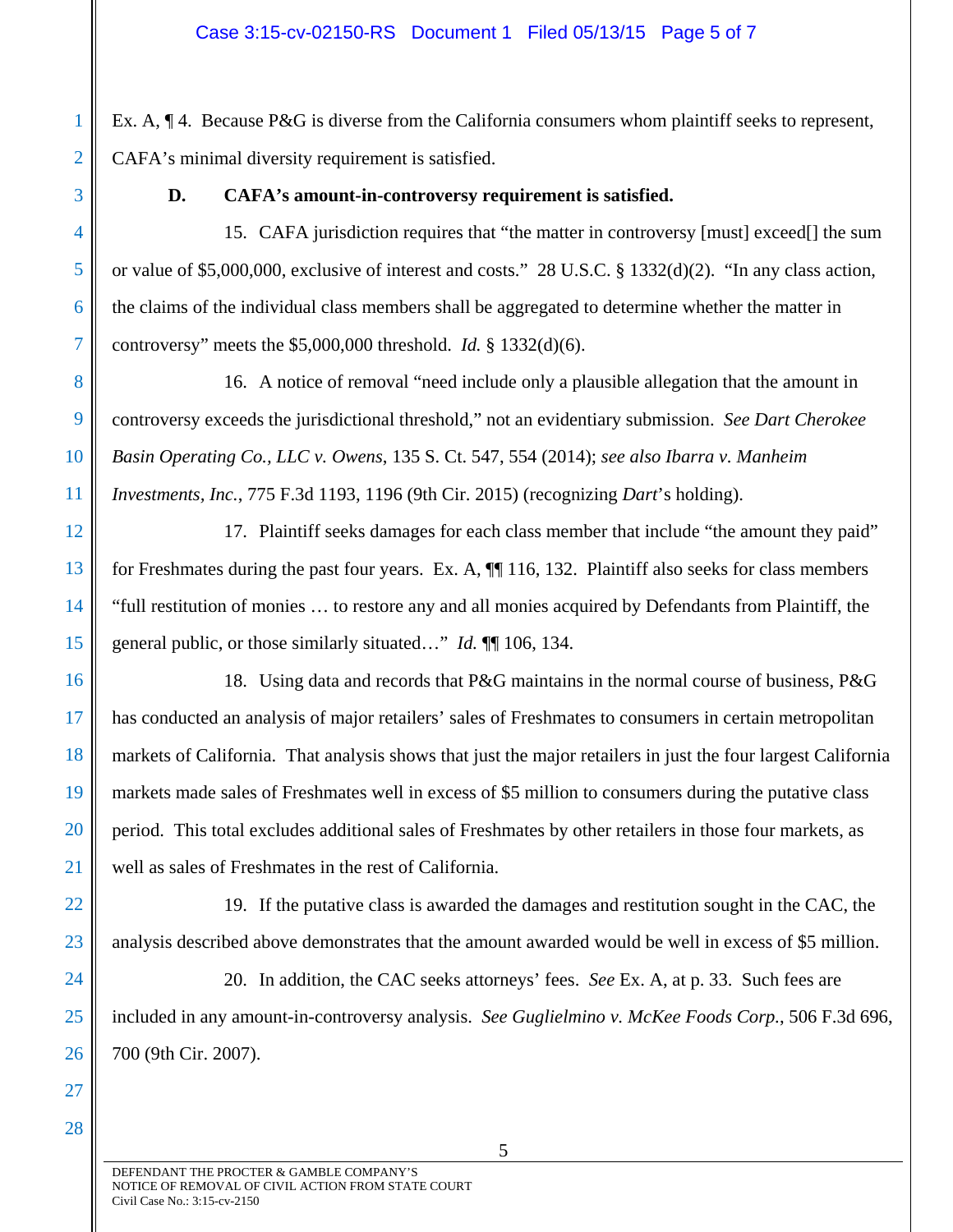#### Case 3:15-cv-02150-RS Document 1 Filed 05/13/15 Page 6 of 7

21. For the reasons set forth above, the relief sought in the CAC places more than \$5,000,000 in controversy, exclusive of interest and costs. Thus, CAFA's amount-in-controversy requirement is satisfied. *See Dart*, 135 S. Ct. at 554.

4

5

6

7

8

9

10

14

15

16

17

18

19

20

21

22

23

24

25

26

27

28

1

2

3

#### **E. CAFA's numerosity requirement is satisfied.**

22. This is not an action in which the "number of members of all proposed plaintiff classes in the aggregate is less than 100." 28 U.S.C. § 1332(d)(5)(B). Plaintiff brings this action on behalf of all consumers who purchased Freshmates in California over the past four years. Ex. A, ¶ 80. Plaintiff alleges that the size of the class is "composed of more than 100 persons." *Id.* ¶ 82. As such, the size of the putative class in this case exceeds the numerosity requirements imposed by 28 U.S.C.  $§$  1332(d)(5)(B).

11

#### **F. All of CAFA's requirements are satisfied.**

12 13 23. None of the exclusions to CAFA jurisdiction set forth in 28 U.S.C. § 1332(d)(4) apply here, as P&G is not a citizen of California.

24. For the foregoing reasons, this Court has original jurisdiction over this action pursuant to 28 U.S.C. § 1332(d), and this action is removable pursuant to 28 U.S.C. §§ 1441, 1453.

25. The recitation of the allegations and requests for relief above is not a concession that plaintiff's allegations or legal theories have merit. P&G reserves the right to assert all applicable defenses in this matter and deny that plaintiff is in fact entitled to any relief.

## **V. REMOVAL TO THE NORTHERN DISTRICT OF CALIFORNIA, SAN FRANCISCO DIVISION, IS PROPER**

26. Removal to the Northern District of California is proper because it is the district within which the state action is pending. *See* 28 U.S.C. § 1446(a).

#### **A. Intradistrict Assignment**

27. Removal to the San Francisco Division of the Northern District of California is proper because it is the division within which the state action is pending. *See id.*